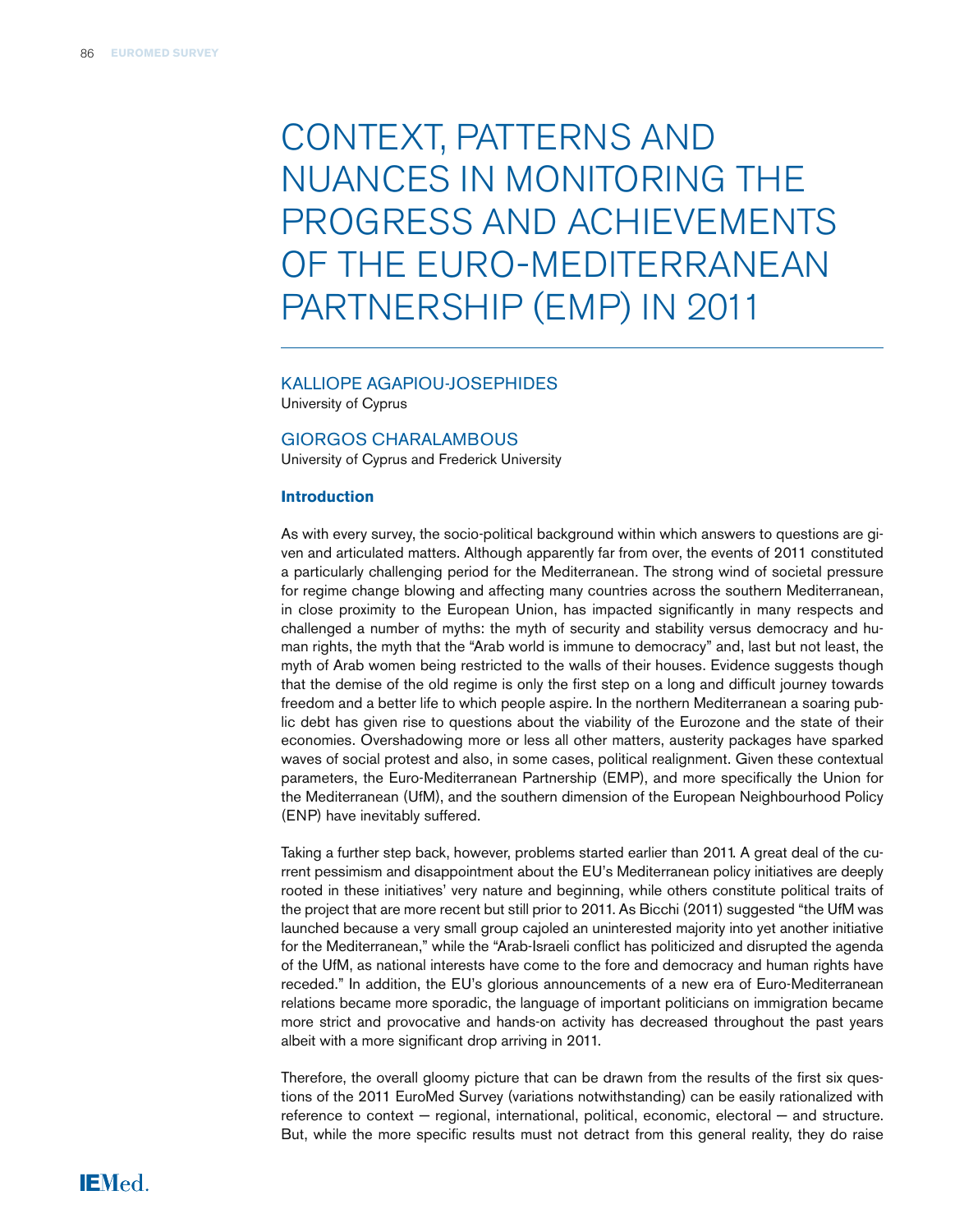some more nuanced points. These concern both the architecture and underlying factors of the Euro-Mediterranean Partnership and the decisions and actions of given countries and EU institutions. In this paper we consider them in some depth.

# **A Comment on Aspects of the Gloomy Picture**

Overall, the level of disenchantment with various aspects of the Euro-Mediterranean Partnership is very high. The overall picture drawn from the responses in the Survey can be justifiably called gloomy in a triple sense:

1) Substantively, since the grades are low (slightly below or above 5/10), with the exception of the question regarding the potential creation of a new financial instrument devoted to the southern Mediterranean partners only;

2) Relatively, since the grades are lower than in the previous two Surveys;

3) Distribution-wise, since negative grades have a more or less equal territorial distribution. Importantly, negative responses do not only come, and not even mostly, from the southern Mediterranean.

## *Initiatives towards the South*

The global assessment of Euro-Mediterranean policies is low and lower compared to the last Survey (4.89 on average on a scale from 0 to 10). Respondents also give the UfM a very low grade based on the progress achieved in 2011 (3.8 on average on a scale from 0 to  $10 - 0$ being the lowest grade). Compared to the previous Survey (2010), the number of disappointing responses has increased, whereas positive responses have decreased. Noteworthy is that grades for Q2 (regarding the UfM) are lower than those for Q1 (regarding the EMP) across the board. This implies that the UfM is seen as the weakest link in the EU's overall strategy towards the South, although judging from the answers to the open questions the UfM has also been the initiative with higher expectations, thus partly explaining the higher negativity.

#### Graph 1: Monitoring the Progress and Achievements of the Euro-Mediterranean Partnership/Union for the Mediterranean and of the European Neighbourhood Policy in 2011

(average on a scale of 0-10, where 0 stands for highly inadequate, and 10 for highly adequate)

What is your global assessment of the EU initiatives towards its southern neighbours in 2011? What is your global assessment of the results achieved by the Union for the Mediterranean in 2011? Do you expect the Secretariat to play a key, moderate or negligible role in the new Euro-Mediterranean institutional architecture in the near future? What is your global assessment of the results of the European Neighbourhood Policy in 2011? To what extent do you consider it necessary to create a new specific financial instrument devoted to the southern Mediterranean Partners only?  $5c$  $4.9$  6.8 4.9  $3.8$ 



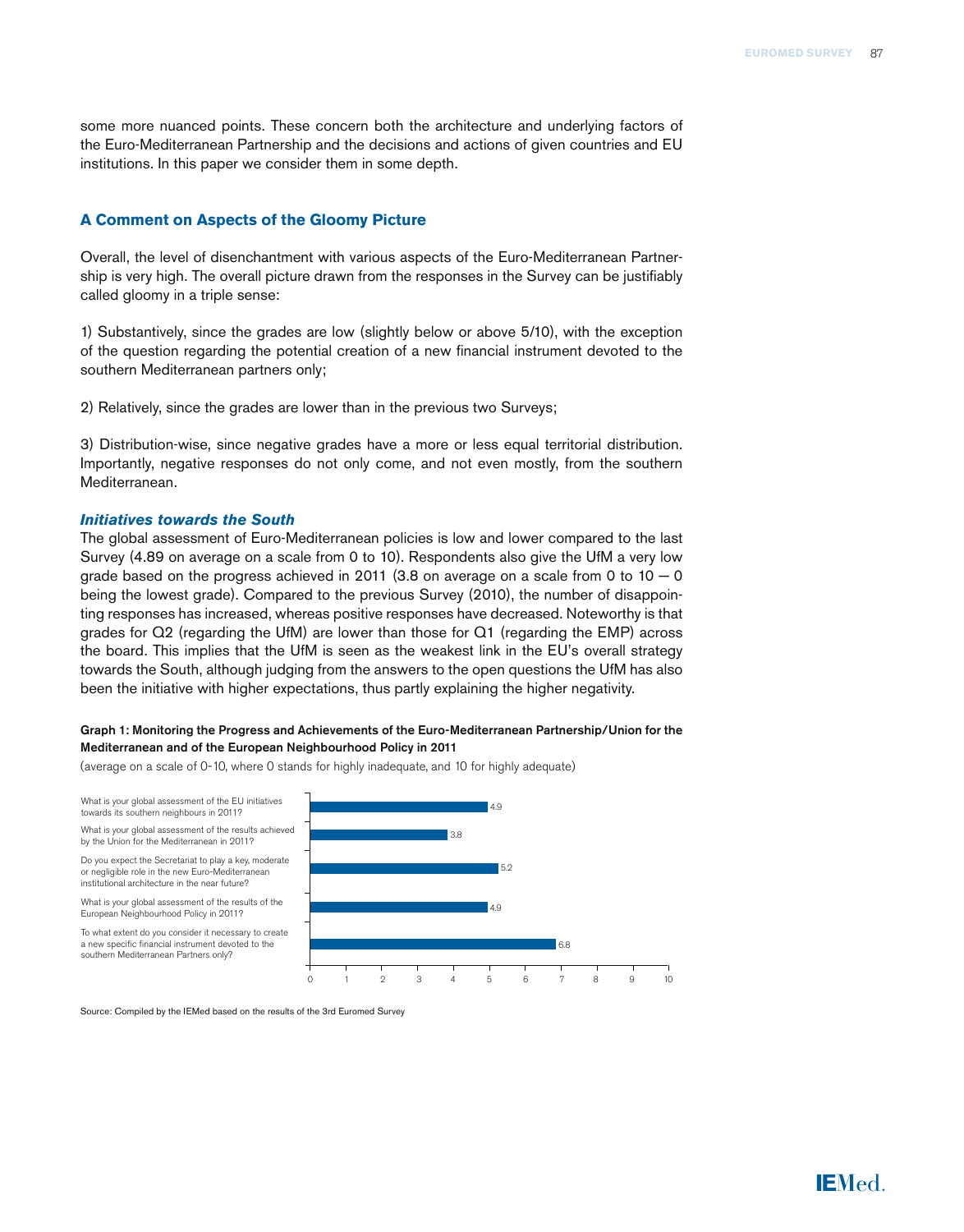In terms of geographical distribution, there are no substantial differences between the North and the South, or between the EU average and that of non-EU countries. In other words, disappointment is not a matter of area, but cuts across areas, as well as professions. The small increase of the average grade in the assessments of respondents from Israel (the only case where there has been an increase since 2010) may be due to: i) the fact that traditionally much less resistance to EU norms and methods of governance has been expressed in that part of the southern Mediterranean; ii) the fact that no real compromises have been forced on Israel by the EU.

The EMP confirms, perhaps more than other EU policy initiatives, that policy-making in the EU has multiple drivers, among which the inter-governmental is still crucially important. In the EMP, the credibility of the EU as a collective entity has been undermined due to a number of actualities, including the attitudes and interests of the individual member states. The expectationsassessment gap must relate at least in part to the evolution of the EU's own strategy towards the southern Mediterranean partners, which gradually became less and less salient, less and less active, less and less coordinated. That the northern and eastern European countries have other priorities may at times make it easier to achieve results, because less veto points exist, but less participation on their behalf also means less willingness and need to participate, as well as lower socialization potential, which translates into a distanced, unengaged and thus colder stance.

Nevertheless, the problem with the UfM is more than simply an insufficient sharing initiative. More importantly, when events as politically and diplomatically determinant of bilateral country relations happened in the form of the Arab Spring, the responses of individual member states to them naturally gave precedence to national interest, at the expense of the logic and appeal of the EMP. This inevitably gave rise to a dissonance between what the EU did and what each of the member states did, as well as between the former and what the Mediterranean member states did. A distinction between initiative and implementation can be useful in shedding further light on this dissonance. At the level of initiative, despite a still persisting diversity, the EU did manage to proclaim unity in promoting ambitious and diverse political and policy goals regarding the Mediterranean, yet every time that these initiatives have to adjust on the ground in the face of new developments, this is done by paying little attention to the previously decided and collectively envisaged result. As a consequence, in 2011 the implementation of UfM programmes has been particularly slow.

Pessimism can be causally linked to the conviction that the current state of affairs is and will probably remain too inter-governmental and interest-driven. This becomes obvious when considering the Survey responses on the issue of the expected role of the UfM Secretariat. Although respondents still expect the UfM Secretariat to play a certain role in the years to come (5.2 on average, on a scale from 0 to 10), 5.2 is a low grade and also lower than in the previous Surveys (6.1 in 2009 and 6 in 2010). A number of potential explanations have to be assembled in order to account for this. For one, the past few years and especially 2011 have brought to the surface the multi-headed nature of EU external relations. Even the reinforcement of the CFSP has not managed to disperse doubts over intra-EU conflicts in the field of foreign policy. Secondly, the Secretariat was for two years essentially non-operational, its remit is still unclear today (with some insisting until recently on a political role, in addition to that of the implementer) and its structure is cumbersome (Aliboni, 2009).

# **IEMed.**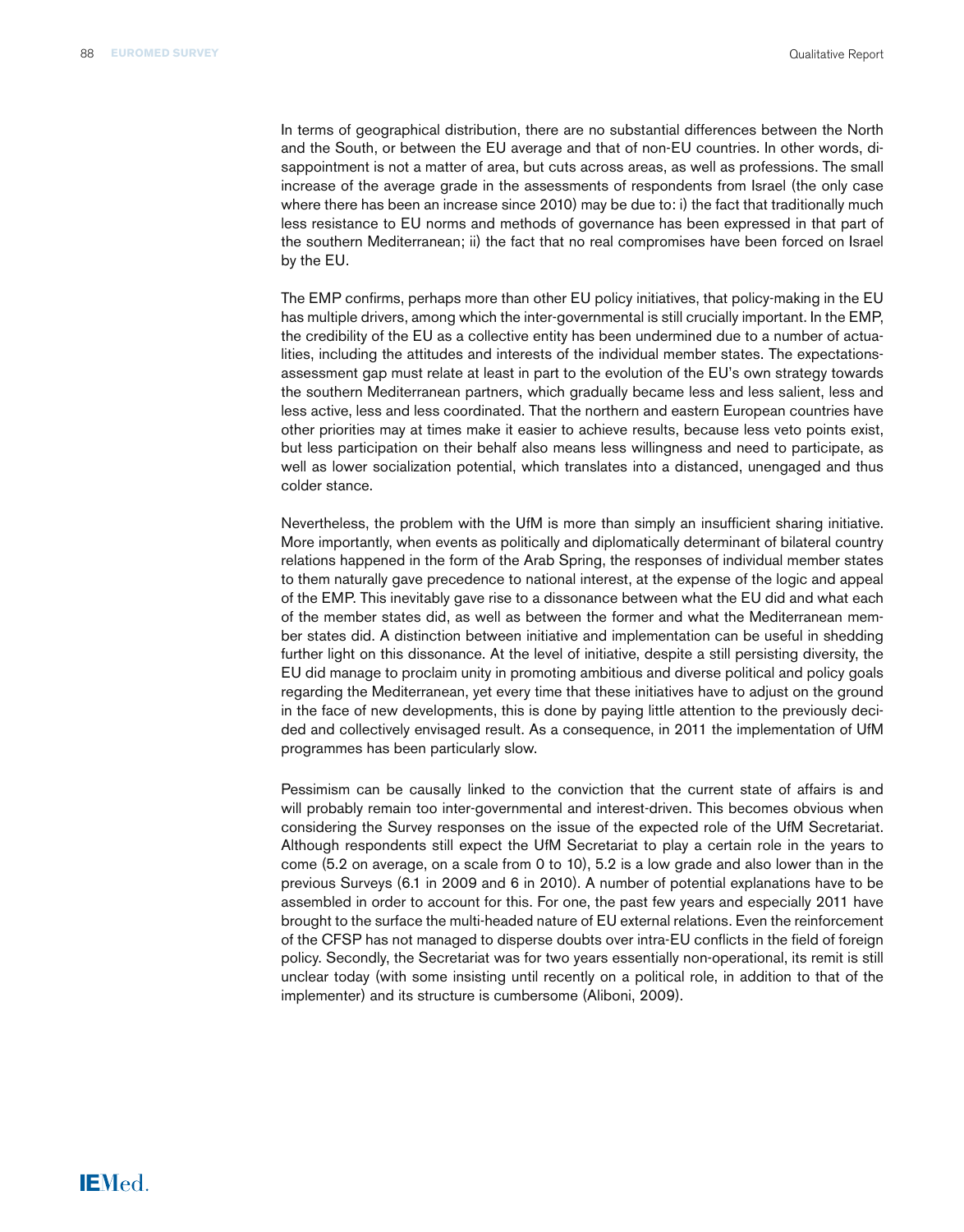# *The ENP in 2011*

The assessment of the UfM is worse than that of the ENP (3.8 out of ten compared to 4.9).

#### Graph 2: Assessing the results achieved by the Union for the Mediterranean in 2011

(average on a scale of 0-10)



Source: Compiled by the IEMed based on the results of the 3rd Euromed Survey

# Graph 3: Assessment of the results of the European Neighbourhood Policy in 2011

(average on a scale of 0-10)



Source: Compiled by the IEMed based on the results of the 3rd Euromed Survey

Already knowing a great deal about the ENP from past research, we can hypothesize that a reason for this is the realization of concrete results within the context of the ENP that have not been achieved within the UfM. While the promotion of EU-style democracy has consistently ranked high among the EU priorities towards the southern Mediterranean, little has been achieved within the context of the UfM. Indeed, achieving little on this front remains in the interests of the EU, which prefers stable authoritarian regimes with a western orientation to the uncertainty of true electoral competition, whereby political and social groups that are more hostile to the EU could gain power (Schimmelfennig, 2012: 19-20). Still, the effect of the UfM on the overall EMP can be quite disorienting. As Schimmelfennig (2012: 19) put it, "the EU's consistent application of political conditionality in this region [Mediterranean] is further undermined by its efforts to build a multilateral partnership in the southern Mediterranean and to promote peace in the Middle East..."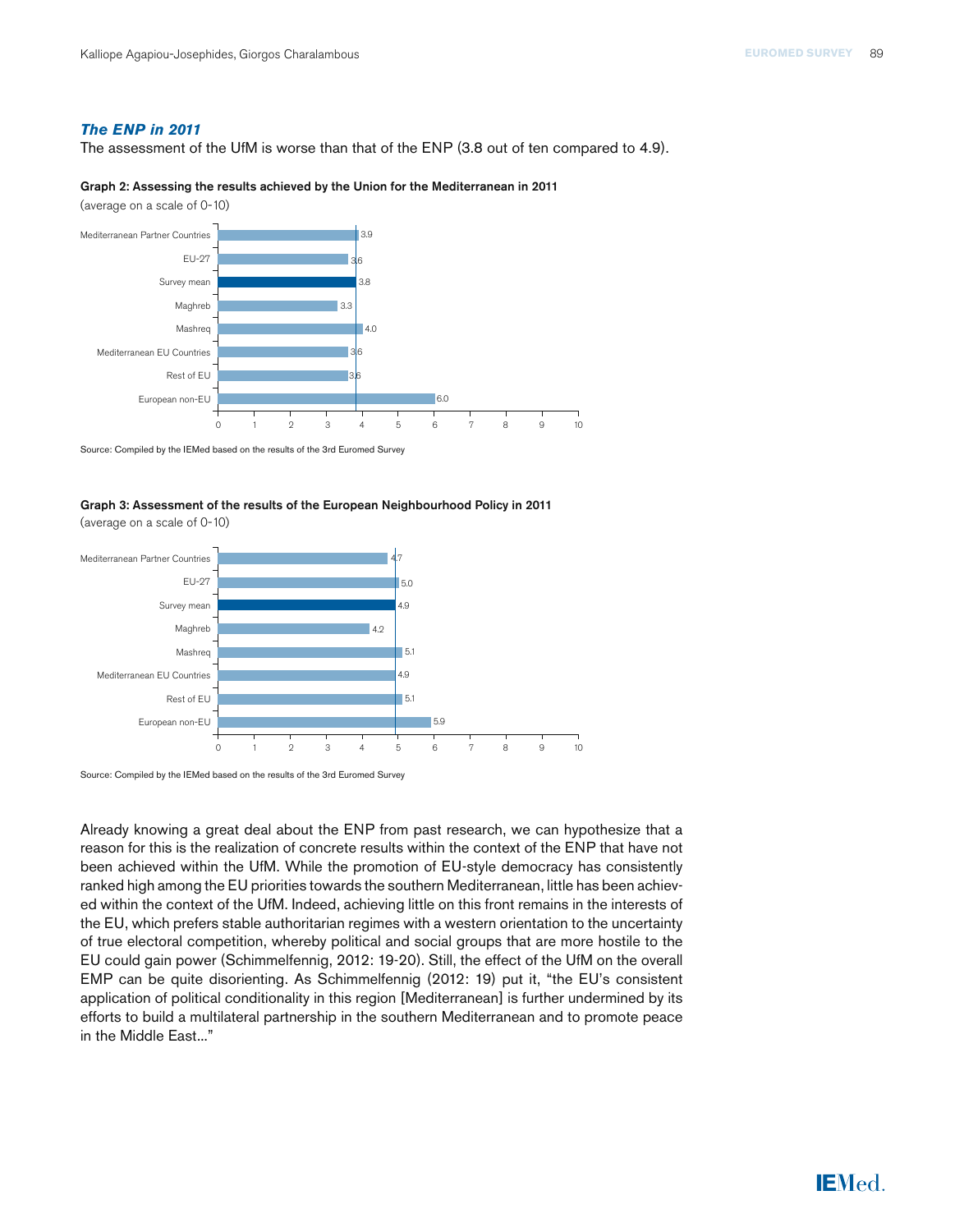The divergence in the evaluations of the UfM, on the one hand, and of the ENP on the other, can be to a certain extent understood by drawing on the distinction between bilateral and multilateral approaches. Certainly, neither the UfM nor the ENP have managed to pin down the complementarity in fields such as education, demography and agriculture, because the former is "multilateralism *a la carte*" and the latter is "narrowly bilateral" (Khader, 2010: 215). But within the context of bilateralism, incentives are more tangible and officials from the southern Mediterranean partners can make a more short-term assessment of interest satisfaction given that they have one main interlocutor and negotiator opposite them. At the least, it is now time to put on the table and discuss the advantages and disadvantages of each approach both across sectors and on a sector-by-sector basis. Complementing rather than displacing bilateral initiatives may have been one of the official goals of the UfM, but it now seems that it was inevitable that the "conceptual underpinnings" of the EMP and ENP would be further "eroded" by a new different project in terms of organization (Balfour, 2009: 105).

These results should be viewed in tandem with the belief by an overwhelming majority of respondents (72.7%) that the EU should assume the northern co-presidency of the UfM, which matches the current system. Respondents' grades range from 66% (rest of the EU) to 81% (Turkey), with those from Mediterranean EU countries (77%), Maghreb (77%) and Mashreq (71%) having little numerical difference between them.



Graph 4: EU institutions should assume the northern co-presidency of the UfM, instead of the current system (one Member State from the North) (%)

Source: Compiled by the IEMed based on the results of the 3rd Euromed Survey

The collapse of a joint strategy on Water, still fresh in many people's and officials' mind, due to disagreement over the label to describe the Palestinian territories ("occupied", or "under occupation"), proves that the UfM's main problems are of a political kind and that they coincide with those faced by the projects and organizational structures that preceded it. It further shows that the UfM does not exist in a vacuum, but in an international and regional context where superpowers from other continents are also active, interested and influential in the Mediterranean and in its countries. In the light of this complex reality, it seems unlikely that any kind of unidimensional restructuring such as the EU assuming the northern co-presidency of the UfM would be both a necessary and sufficient condition for stalled projects to take off.

# **IEMed.**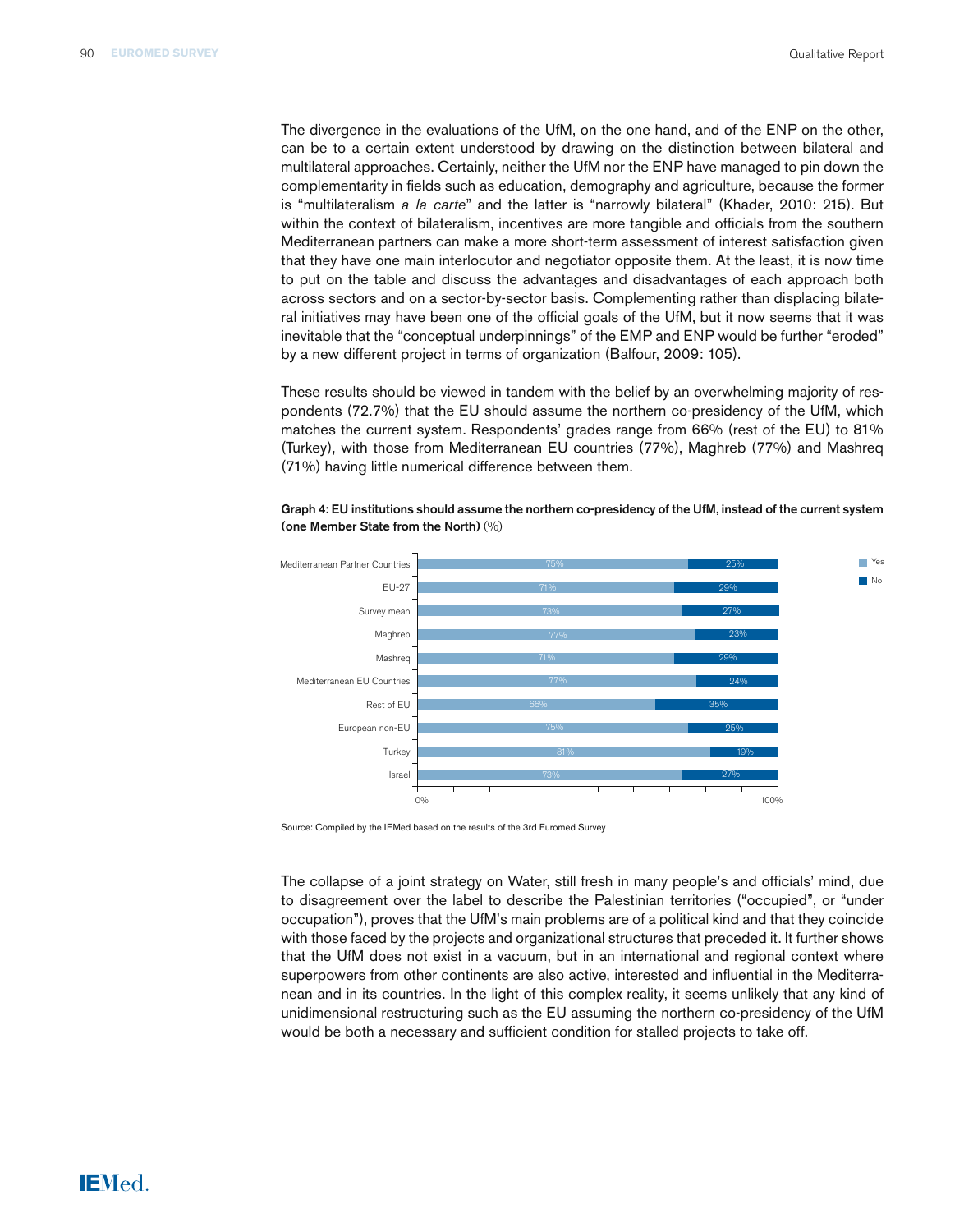# *On Money*

A majority of respondents support the creation of a new instrument devoted to the southern Mediterranean partners only (though less so in the case of non-Mediterranean EU countries).





Source: Compiled by the IEMed based on the results of the 3rd Euromed Survey

It must be remembered that the Mediterranean partners are mainly market economies with little exposure to international competition. If they are to remain market economies, as their economic elites desire, then either more financial aid or more equal access to EU trade must ensue. With the second option, the issue of inter-governmentalism emerges again: France has different trade interests than Spain, Greece specializes in different products than Italy, and so on. To put it simply, even among the southern member states, there is a certain degree of incongruence in terms of desired trade relations. But neither do things looks any brighter in regard to aid. When the UfM's Secretary General Ahmad Masa'deh resigned over a lack of financial resources to carry out projects, it was revealed again that the problem began at the level of the member states, some of which did not meet their financial pledges (EMWIS, 2011). With the advent of the northern Mediterranean countries' financial turmoil, the momentum to collect money for the implementation of UfM programmes has waned incredibly.

Unsurprisingly, the most positive response on this issue came from the Maghreb (7.82) and the Mashreq (7.29) followed by the EU Mediterranean countries (7.05). The average grade from the Rest of the EU is 5.35, which is the lowest, but it is still higher than 5 and is also higher than the grades of this group's responses to the other questions in the Survey. We are thus led to believe that the issue of money may be determinant of the overall opinions on the EU's initiatives towards the South. The analysis of the open questions seems to confirm this conclusion: as one answer from Italy succinctly put it, "the different economic and political situations of the southern Mediterranean partners demand specific financial instruments to cope with the specific Mediterranean challenges." But political implications also accrue from this perception. If we take as a given that respondents are aware that a more targeted financial instrument for the southern Mediterranean partners (or even a more active role on behalf of the existing ENPI) will inevitably lead to more hands-on involvement by the EU in the domestic affairs of these countries, then an overall positive response to this last question we are dealing with can be seen as also implying a desire for the EU to export its political recipes as well. It is precisely here, on the balance between financial assistance and political intervention, that great attention is required. The EU's past record has shown that channelling money alone is not enough but, at the same time, offering political support to segments of these countries' political and social communities, especially in the area of democratization, can be paralyzed easily by even the slightest whiff of disagreement within the European Council.